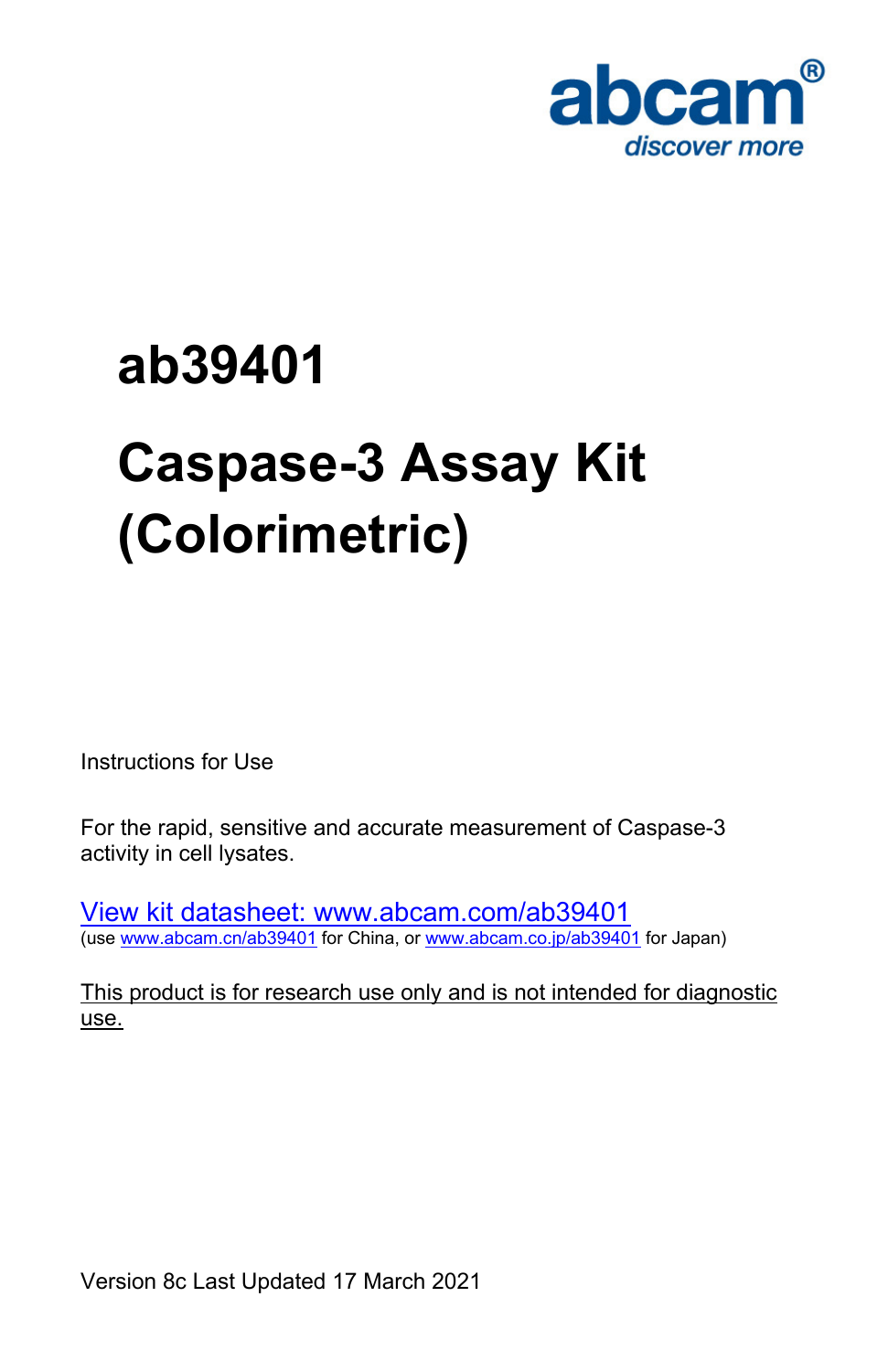## Table of Contents

#### **INTRODUCTION**

| 1 <sub>1</sub> | <b>BACKGROUND</b>                               | 2              |
|----------------|-------------------------------------------------|----------------|
| 2.             | ASSAY SUMMARY                                   | 3              |
| 3.             | <b>PRECAUTIONS</b>                              | $\overline{4}$ |
| 4.             | STORAGE AND STABILITY                           | $\overline{4}$ |
| 5.             | <b>MATERIALS SUPPLIED</b>                       | 5              |
| 6.             | MATERIALS REQUIRED, NOT SUPPLIED                | 5              |
| 7 <sub>1</sub> | <b>LIMITATIONS</b>                              | 6              |
| 8.             | <b>TECHNICAL HINTS</b>                          | $\overline{7}$ |
| 9.             | <b>REAGENT PREPARATION</b>                      | 8              |
| 10.            | SAMPLE PREPARATION                              | 9              |
| 11.            | ASSAY PROCEDURE and DETECTION                   | 10             |
| 12.            | <b>CALCULATIONS</b>                             | 11             |
|                | 13. TYPICAL DATA                                | 11             |
| 14.            | <b>QUICK ASSAY PROCEDURE</b>                    | 12             |
| 15.            | FACTORS TO CONSIDER FOR CASPASE ACTIVITY ASSAYS | 13             |
| 16.            | <b>TROUBLESHOOTING</b>                          | 15             |
| 17.            | FAQs                                            | 17             |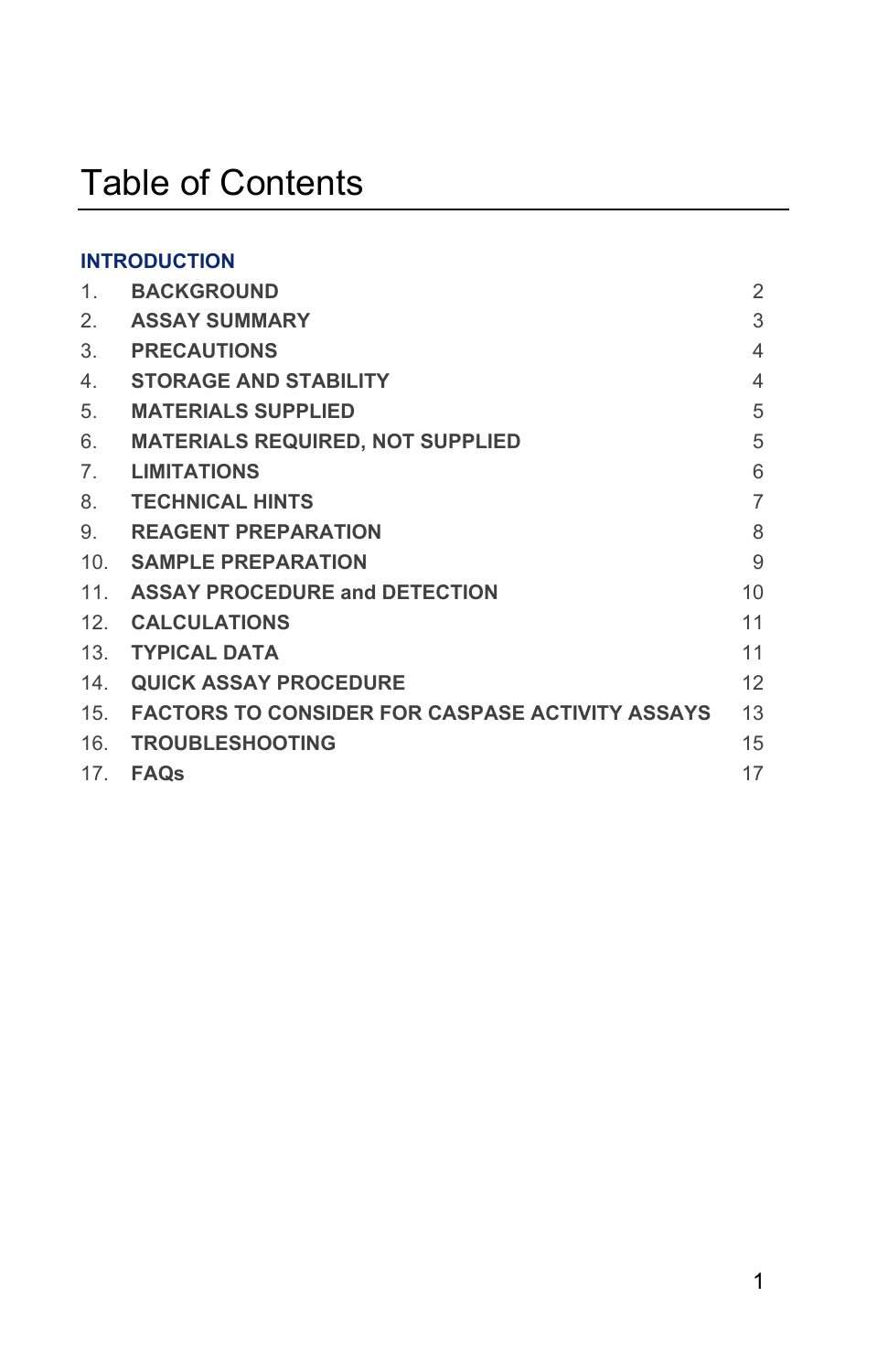## <span id="page-2-0"></span>1. **BACKGROUND**

Caspase-3 Assay Kit (colorimetric) (ab39401) provides a simple and convenient means for assaying the activity of caspases that recognize the sequence DEVD.

The assay is based on spectrophotometric detection of the chromophore p-nitroaniline (p-NA) after cleavage from the labeled substrate DEVD-p-NA. The p-NA light emission can be quantified using a spectrophotometer or a microtiter plate reader at 400 or 405 nm. Comparison of the absorbance of p-NA from an apoptotic sample with an untreated control allows determination of the fold increase in Caspase-3 activity.

The caspase family of highly conserved cysteine proteases play an essential role in apoptosis.

Mammalian caspases can be subdivided into three functional groups: initiator caspases (Caspase 2, 8, 9 and 10), executioner caspases (Caspase-3, 6 and 7), and inflammatory caspases (Caspase 1, 4, 5, 11 and 12). Initiator caspases initiate the apoptosis signal while the executioner caspases carry out the mass proteolysis that leads to apoptosis. Inflammatory caspases do not function in apoptosis but are rather involved in inflammatory cytokine signaling.

Initially synthesized as inactive pro-caspases, caspases become rapidly cleaved and activated in response to granzyme B, death receptors and apoptosome stimuli. Caspases will then cleave a range of substrates, including downstream caspases, nuclear proteins, plasma membrane proteins and mitochondrial proteins, ultimately leading to cell death.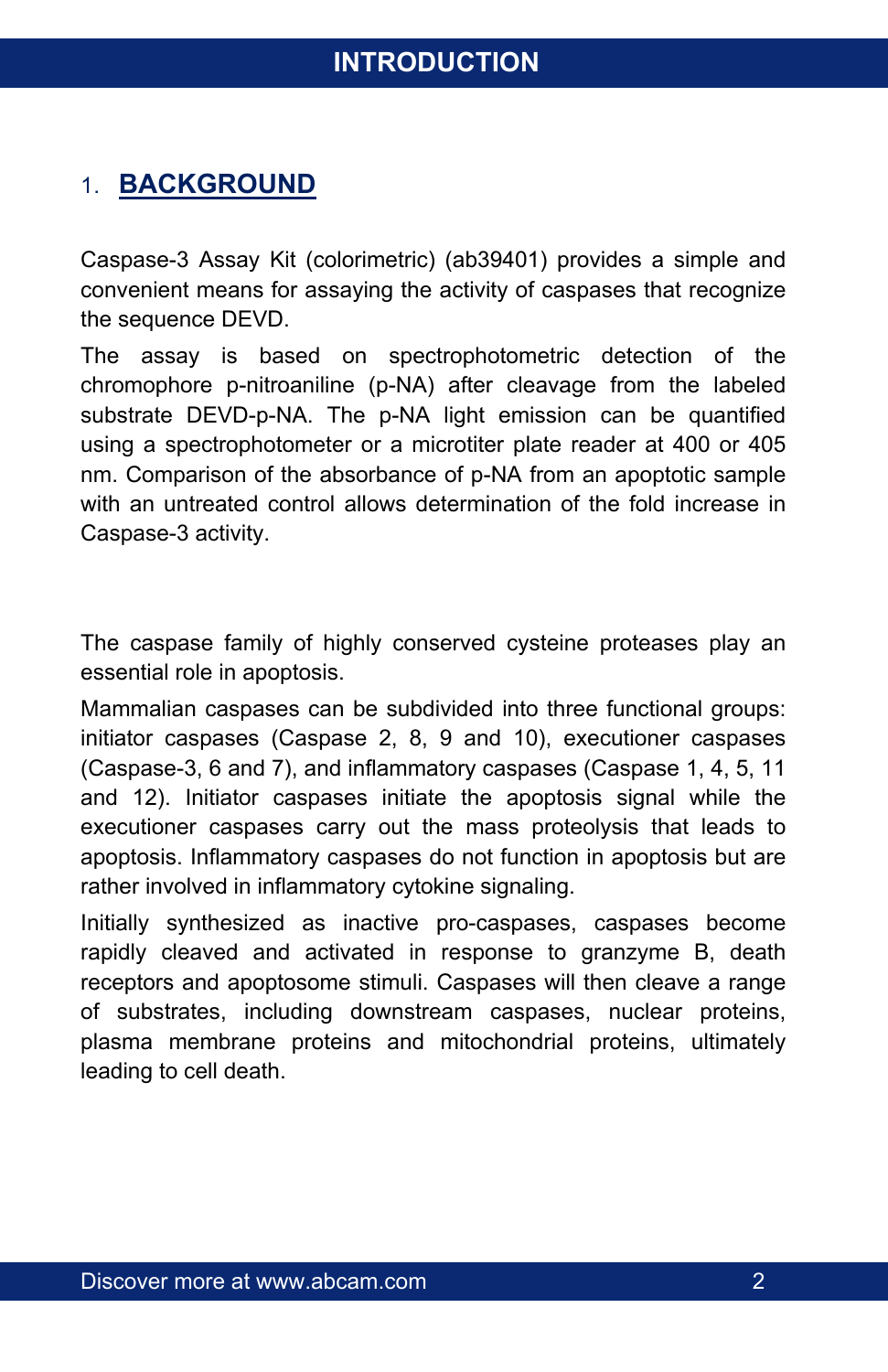## <span id="page-3-0"></span>2. **ASSAY SUMMARY**

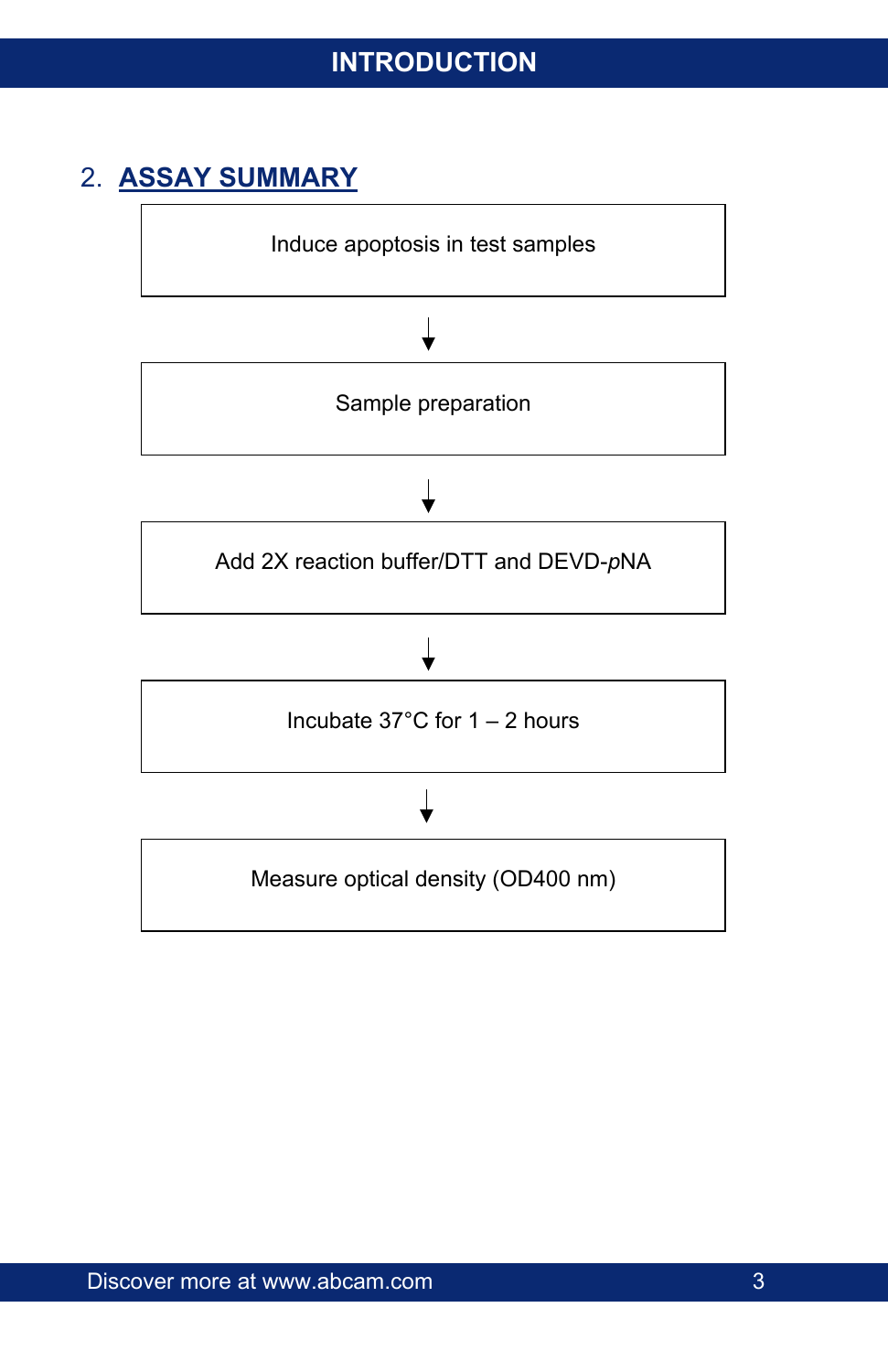## <span id="page-4-0"></span>3. **PRECAUTIONS**

#### **Please read these instructions carefully prior to beginning the assay.**

All kit components have been formulated and quality control tested to function successfully as a kit. Modifications to the kit components or procedures may result in loss of performance.

## <span id="page-4-1"></span>4. **STORAGE AND STABILITY**

**Store kit at -20ºC in the dark immediately upon receipt. Kit has a storage time of 1 year from receipt, providing components have not been reconstituted.**

Refer to list of materials supplied for storage conditions of individual components. Observe the storage conditions for individual prepared components in section 5.

Aliquot components in working volumes before storing at the recommended temperature. **Reconstituted components are stable for 6 months.**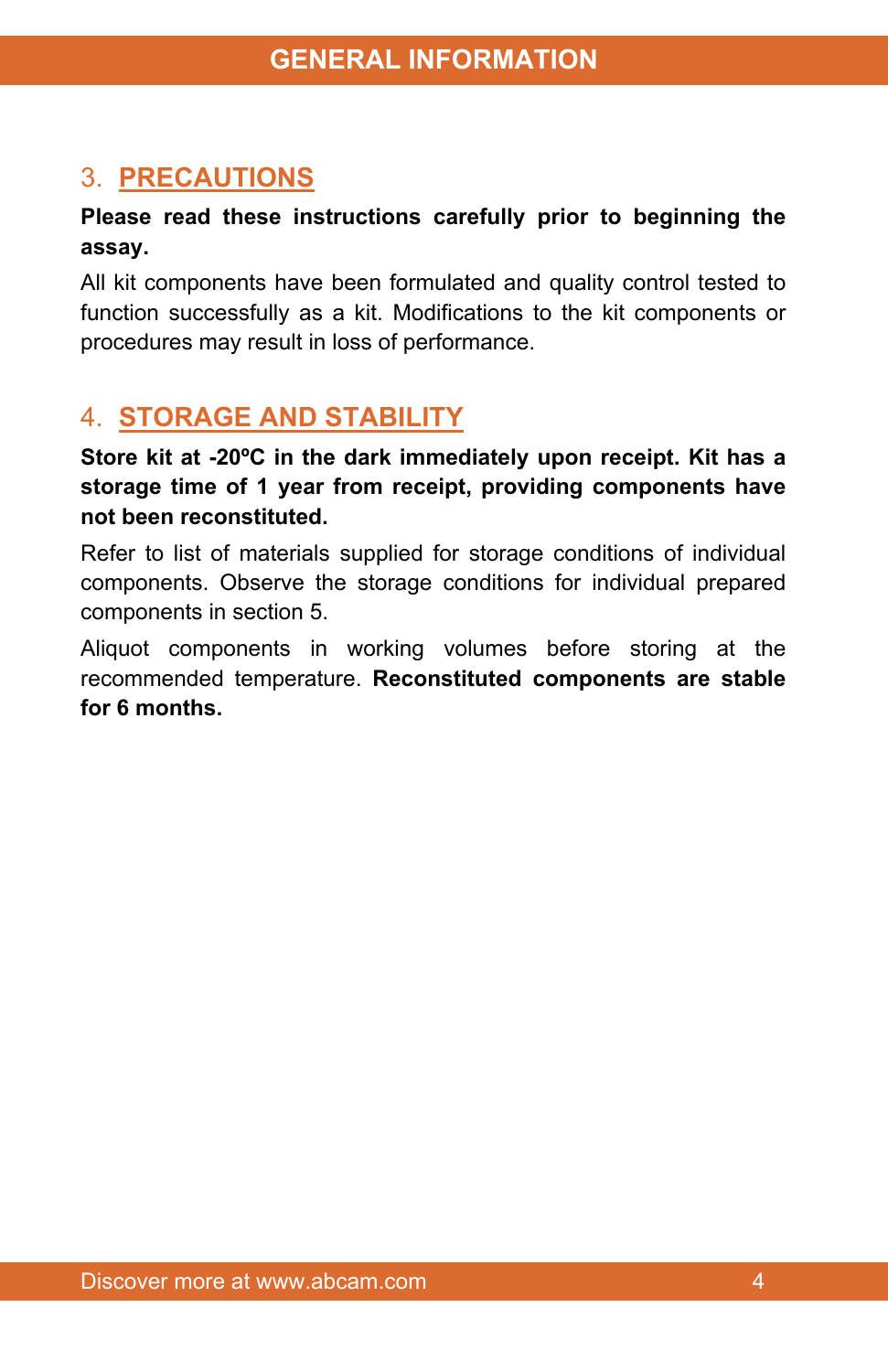## <span id="page-5-0"></span>5. **MATERIALS SUPPLIED**

| <b>Item</b>                   | <b>Amount</b>    | <b>Storage</b><br><b>Condition</b><br>(Before<br><b>Preparation)</b> | <b>Storage</b><br><b>Condition</b><br>(After<br><b>Preparation</b> ) |  |  |  |
|-------------------------------|------------------|----------------------------------------------------------------------|----------------------------------------------------------------------|--|--|--|
| Cell Lysis Buffer             | $100 \text{ mL}$ | $-20^{\circ}$ C                                                      | $4^{\circ}$ C                                                        |  |  |  |
| 2x Reaction Buffer            | $4x$ 2 mL        | $-20^{\circ}$ C                                                      | $4^{\circ}$ C                                                        |  |  |  |
| DEVD-p-NA (4 mM)<br>substrate | $500 \mu L$      | $-20^{\circ}$ C                                                      | $-20^{\circ}$ C                                                      |  |  |  |
| DTT(1 M)                      | 400 µL           | $-20^{\circ}$ C                                                      | $-20^{\circ}$ C                                                      |  |  |  |
| <b>Dilution Buffer</b>        | 100 mL           | $-20^{\circ}$ C                                                      | $4^{\circ}$ C                                                        |  |  |  |

## <span id="page-5-1"></span>6. **MATERIALS REQUIRED, NOT SUPPLIED**

These materials are not included in the kit, but will be required to successfully utilize this assay:

- Microcentrifuge
- Pipettes and pipette tips
- Orbital shaker
- Dounce homogenizer (if using tissue)
- Vortex
- Colorimetric microplate reader equipped with filter for OD 400 nm
- 96 well plate: clear plates for colorimetric assay
- (Optional) Protein quantification assay If reading sample on a spectrophotometer:
- Spectrophotometer (alternative to microplate reader)
- Micro quartz or regular cuvettes (if using spectrophotometer)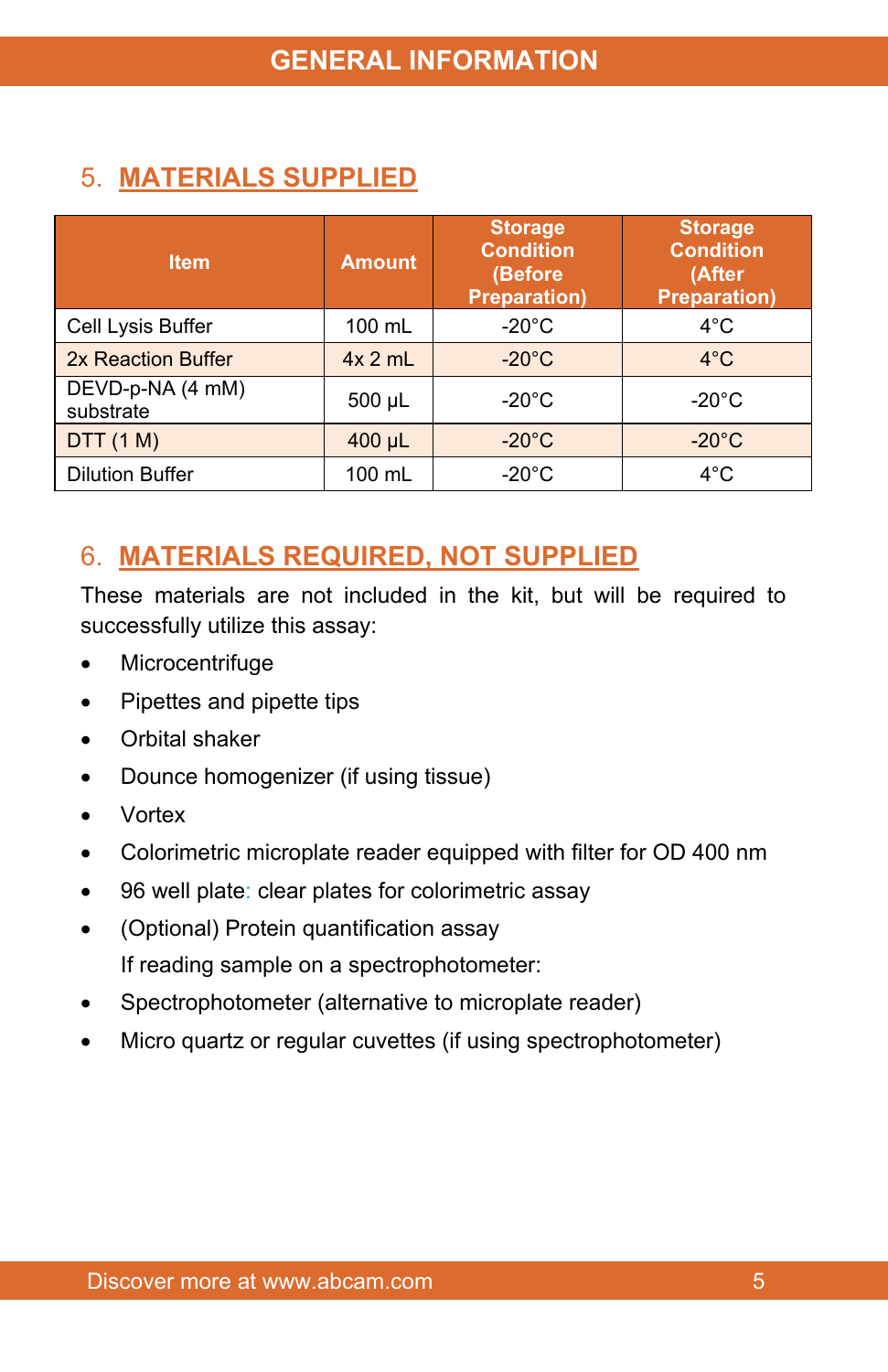## <span id="page-6-0"></span>7. **LIMITATIONS**

- Assay kit intended for research use only. Not for use in diagnostic procedures.
- Do not use kit or components if it has exceeded the expiration date on the kit labels.
- Do not mix or substitute reagents or materials from other kit lots or vendors. Kits are QC tested as a set of components and performance cannot be guaranteed if utilized separately or substituted.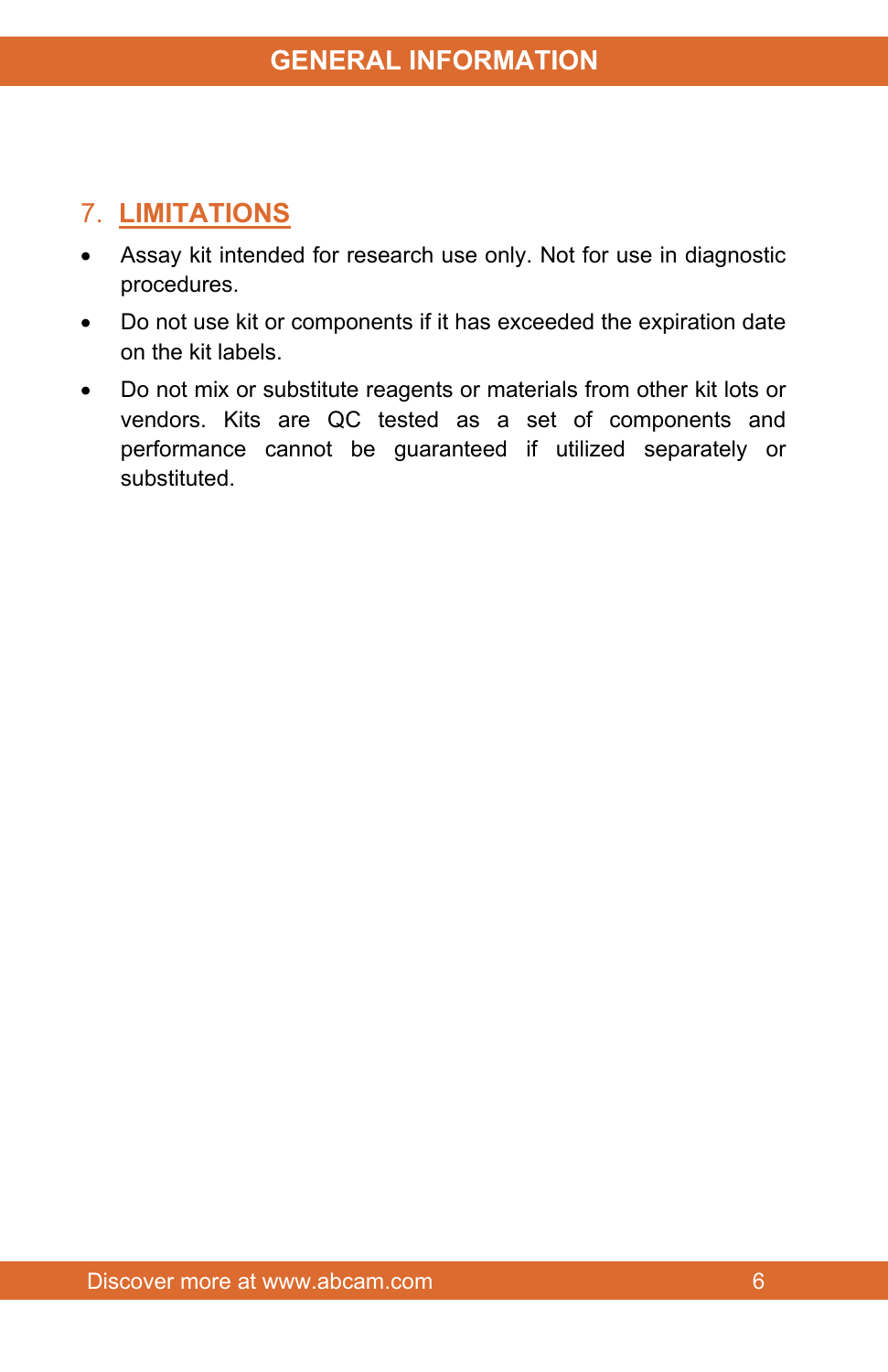## <span id="page-7-0"></span>8. **TECHNICAL HINTS**

- **This kit is sold based on number of tests. A 'test' simply refers to a single assay well. The number of wells that contain sample or control will vary by product. Review the protocol completely to confirm this kit meets your requirements. Please contact our Technical Support staff with any questions.**
- Keep enzymes and heat labile components and samples on ice during the assay.
- Make sure all buffers and developing solutions are at room temperature before starting the experiment.
- Avoid cross contamination of samples or reagents by changing tips between sample and reagent additions.
- Avoid foaming or bubbles when mixing or reconstituting components.
- Samples generating values higher than the highest treated sample should be further diluted in the appropriate sample dilution buffers.
- Ensure plates are properly sealed or covered during incubation steps.
- Make sure you have the appropriate type of plate for the detection method of choice.
- Make sure the heat block/water bath and microplate reader are switched on before starting the experiment.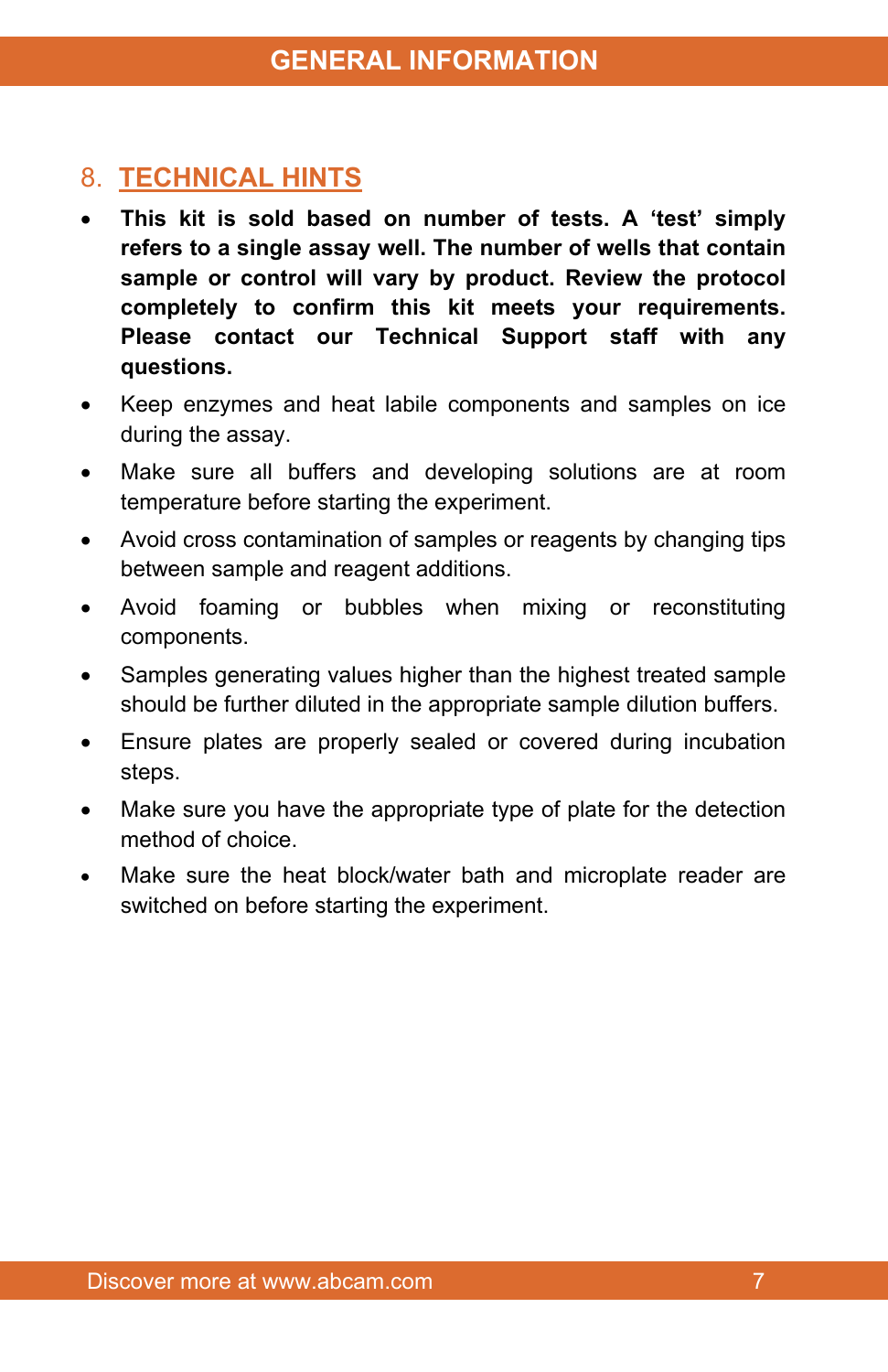## <span id="page-8-0"></span>9. **REAGENT PREPARATION**

Briefly centrifuge small vials at low speed prior to opening.

#### 9.1 **Cell Lysis Buffer:**

Ready to use as supplied. Equilibrate to room temperature before use. Store at 4°.

#### 9.2 **2x Reaction Buffer:**

Ready to use as supplied. Equilibrate to room temperature before use. Store at 4°C once opened.

Add DTT to the 2X Reaction Buffer immediately before use For 10mM DTT final concentration: add 10 µL of 1M DTT stock per 1 mL of 2X Reaction Buffer.

#### 9.3 **DEVD-***p***NA Substrate (4 mM):**

Ready to use as supplied. Aliquot substrate so that you have enough to perform the desired number of assays. Store at -20°C protected from light and moisture.

#### 9.4 **DTT (1M):**

Ready to use as supplied. Aliquot DTT so that you have enough to perform the desired number of assays. Store at  $-20^{\circ}$ C.

#### 9.5 **Dilution Buffer:**

Ready to use as supplied. Equilibrate to room temperature before use. Store at 4°C once opened.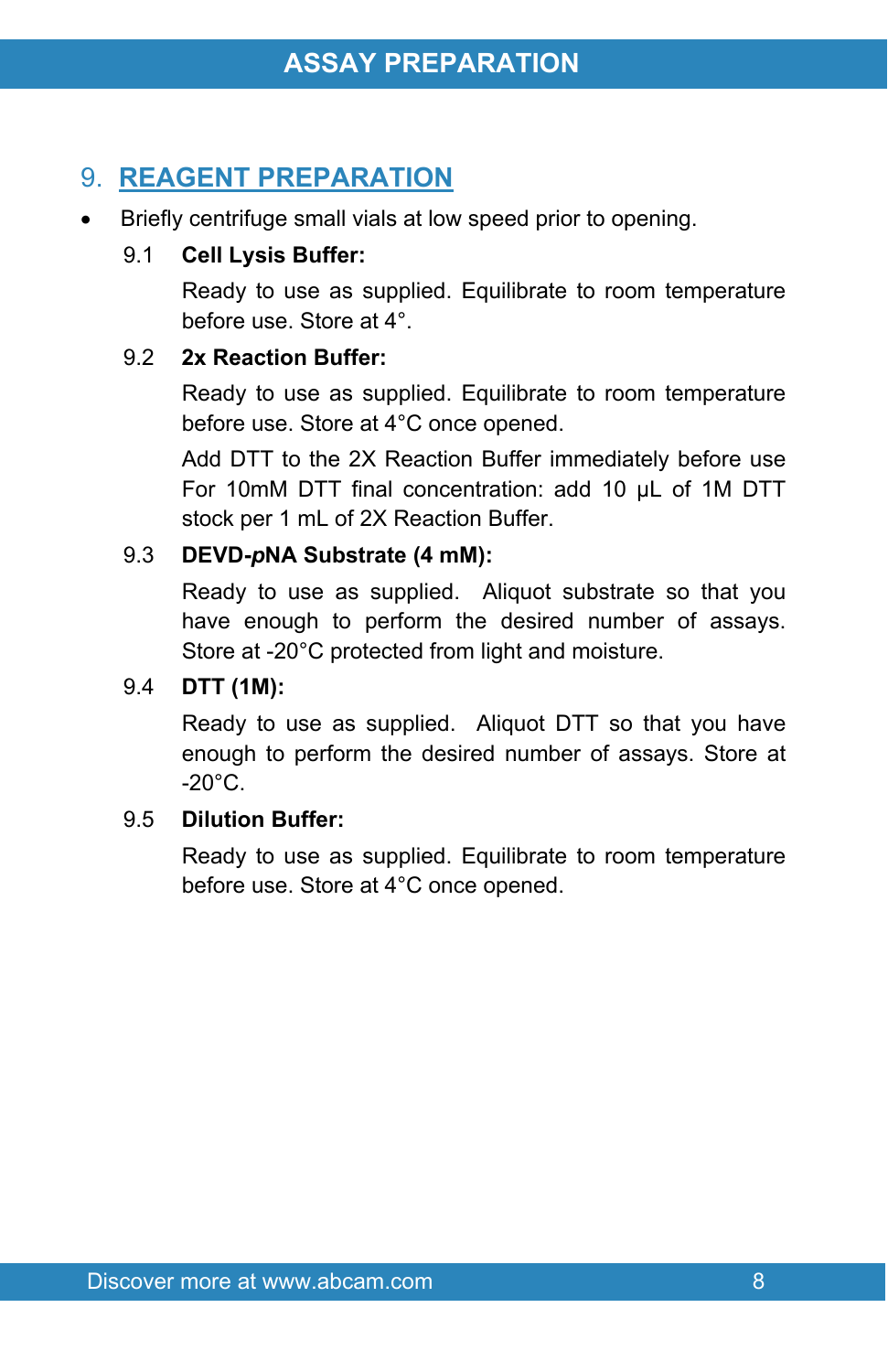## <span id="page-9-0"></span>10.**SAMPLE PREPARATION**

#### **General Sample information:**

- This product detects proteolytic activity. Do not use protease inhibitors in the sample preparation step as it might interfere with the assay.
- We recommend performing several dilutions of your samples.
- We recommend that you use fresh samples. If you cannot perform the assay at the same time, we suggest that you complete the Sample Preparation step before storing the samples. Alternatively, if that is not possible, we suggest that you snap freeze cells or tissue in liquid nitrogen upon extraction and store the samples immediately at -80°C. When you are ready to test your samples, thaw them on ice. Be aware however that this might affect the stability of your samples and the readings can be lower than expected.

#### 10.1 **Cell (adherent or suspension) samples:**

- 10.1.1 Induce apoptosis in cells by desired method, concurrently incubate a control culture (untreated) without induction.
- 10.1.2 Count cells and pellet  $1-5 \times 10^6$  cells.
- 10.1.3 Re-suspend cells in 50 µL of chilled Cell Lysis Buffer and incubate cells on ice for 10 minutes.
- 10.1.4 Centrifuge at 10,000 *x g* for 1 minute.
- 10.1.5 Transfer supernatant (cytosolic extract) to a fresh tube and put on ice for immediate assay.
- 10.1.6 Measure protein concentration, and adjust to 50 200 µg protein per 50 µL Cell Lysis Buffer for each assay (well).

*NOTE: If not for immediate use, aliquot and store at -80°C for future use.*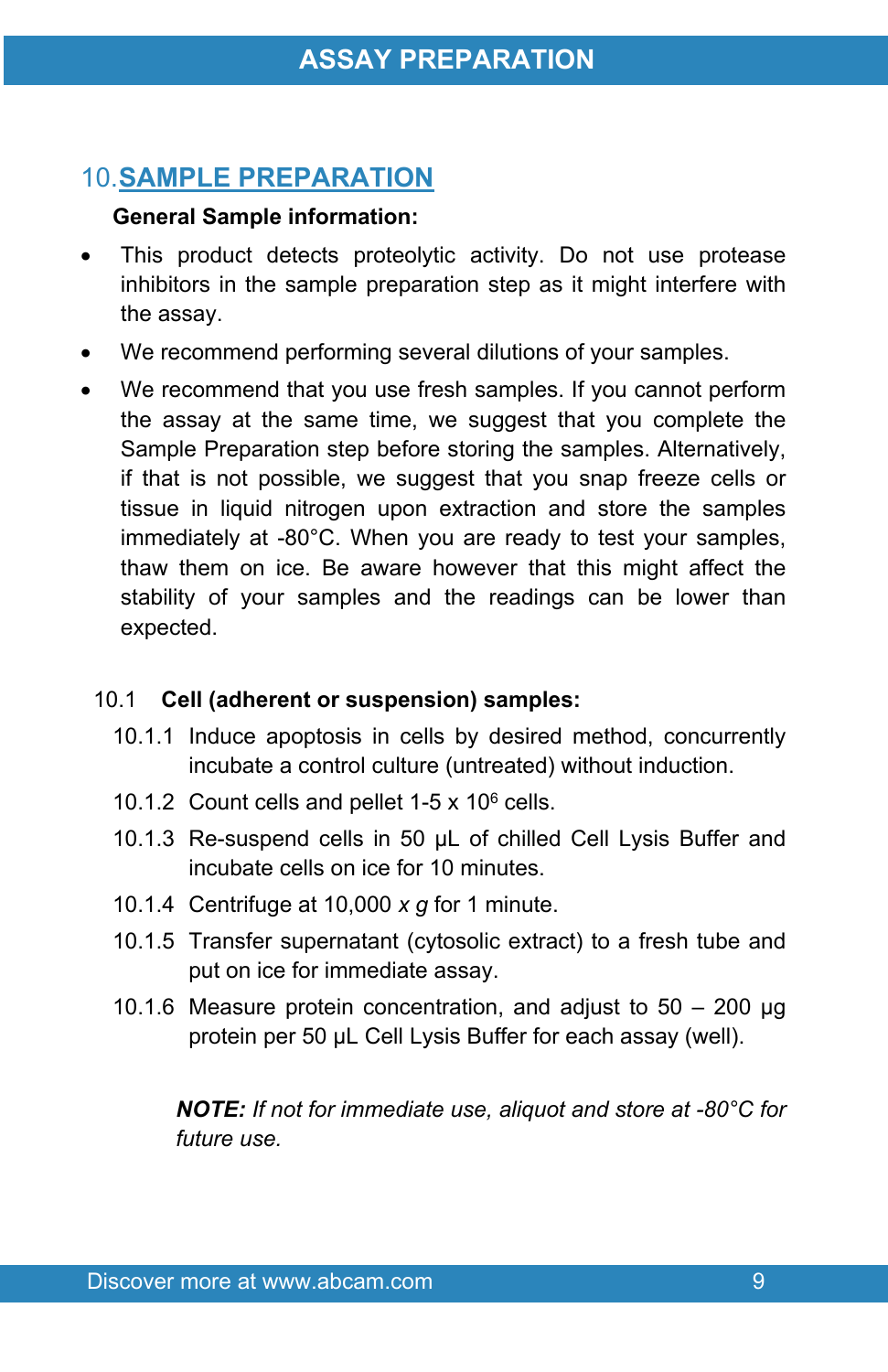## <span id="page-10-0"></span>11.**ASSAY PROCEDURE and DETECTION**

- **● Equilibrate all materials and prepared reagents to room temperature prior to use.**
- **● It is recommended to assay all controls and samples in duplicate.**

#### 11.1 **Set up Reaction wells:**

- Sample wells =  $50 \mu L$  sample.
- Background wells =  $50 \mu L$  2x Reaction Buffer.

*NOTE: We suggest using different volumes of sample.*

#### 11.2 **Reaction Mix:**

Prepare Caspase Reaction Mix for each reaction:

| <b>Component</b>   | <b>Reaction Mix (µL)</b> |
|--------------------|--------------------------|
| 2x Reaction Buffer | 50                       |
| דדח                | 0.5                      |

Mix enough reagents for the number of assays (samples and background control) to be performed. Prepare a Master Mix of the Reaction Mix to ensure consistency. We recommend the following calculation:

 $X \mu L$  component x (Number samples + control +1).

- 11.3 Add 50 µL of 2x Reaction Buffer (containing 10mM DTT) to each sample.
- 11.4 Add 5 μL of the 4 mM DEVD-*p*-NA substrate (200 μM final concentration).
- 11.5 Mix well and incubate at 37°C for 60 -120 minutes.
- 11.6 Measure output (OD 400 405 nm) on a microplate reader.

*NOTE: Alternatively, samples can be read in a spectrophotometer in a 100 µL or 1 mL quartz cuvette. If using 1 mL cuvette, it is necessary to dilute the samples to 1mL with Dilution Buffer. Dilution of the samples proportionally decreases the reading.*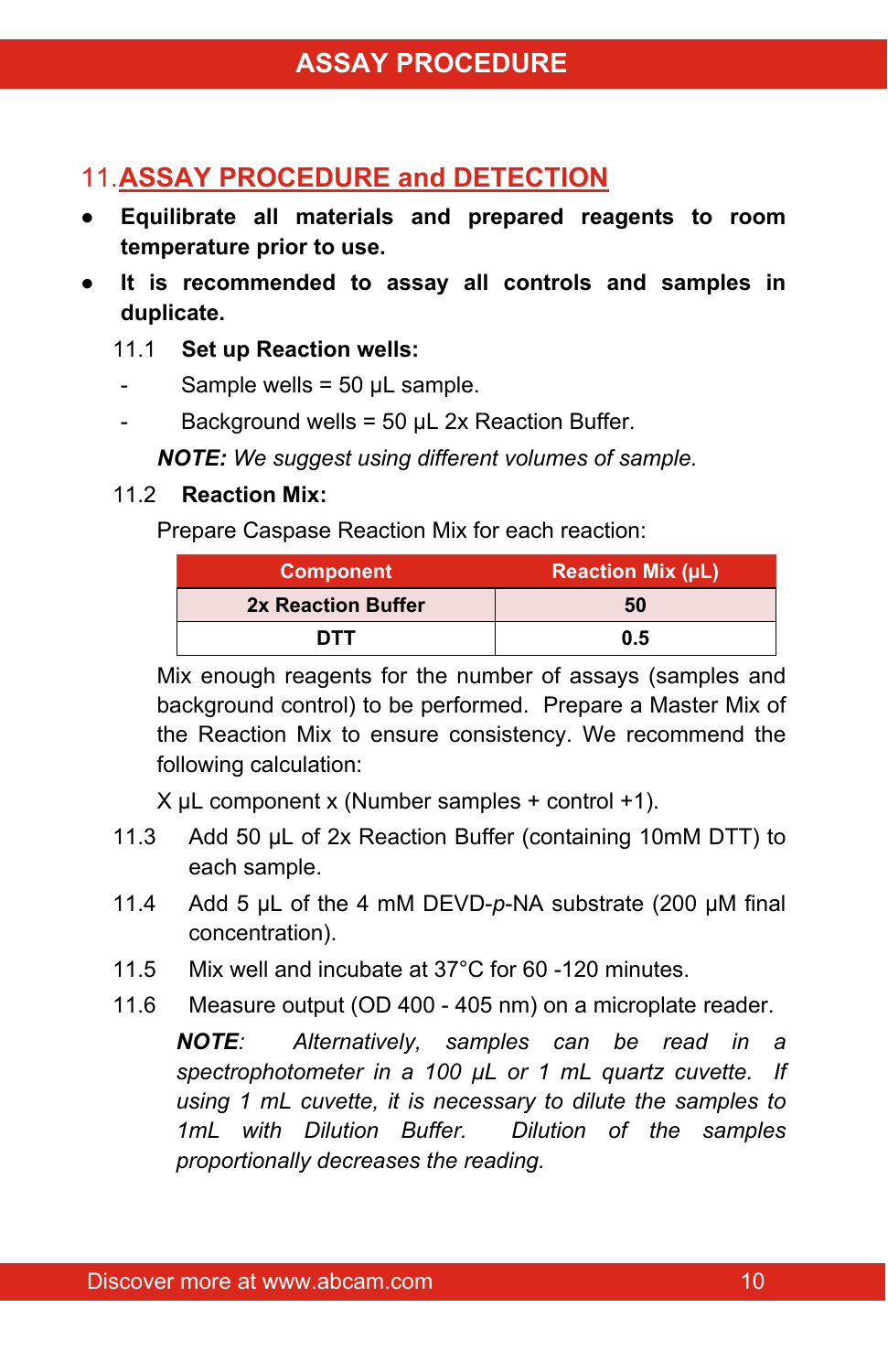## <span id="page-11-0"></span>12.**CALCULATIONS**

- For statistical reasons, we recommend each sample should be assayed with a minimum of two replicates (duplicates).
- Background reading from cell lysates and buffers should be subtracted from the readings of both treated and the untreated sample before calculating fold increase in CPP32 activity.
- Fold-increase in Caspase-3 activity can be determined by comparing sample (treated) results with the level of the untreated control.



### <span id="page-11-1"></span>13.**TYPICAL DATA**

**Figure 1:** Caspase-3 in Jurkat lysates (3.3 x10<sup>6</sup> cells) following 20 hour exposure to 2 µM Camptothecin (ab120115) or 10 ng/mL anti-Fas Ab (MBL).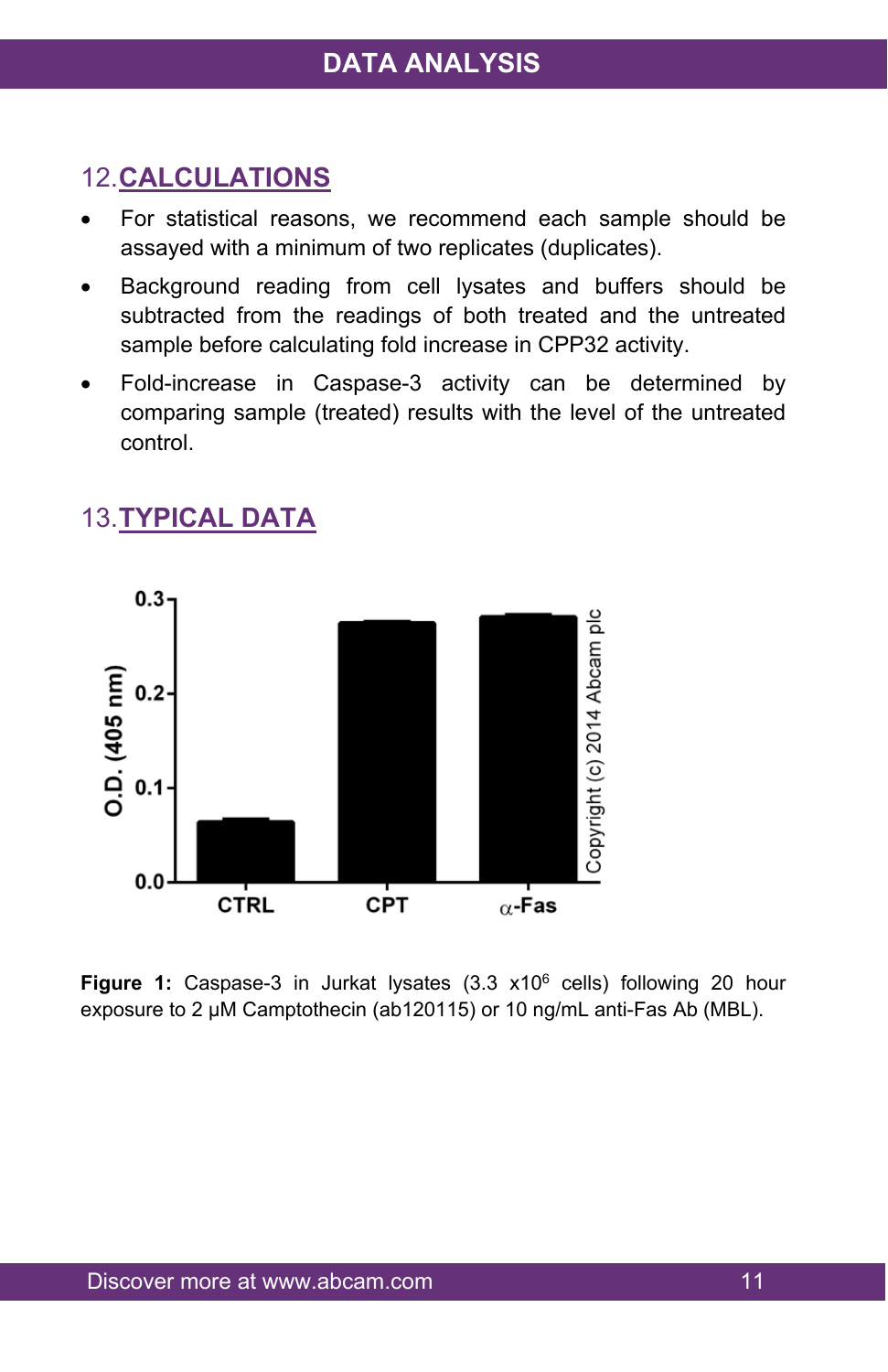## <span id="page-12-0"></span>14.**QUICK ASSAY PROCEDURE**

*NOTE: This procedure is provided as a quick reference for experienced users. Follow the detailed procedure when performing the assay for the first time.*

- Prepare 2X Reaction Buffer/10 mM DTT, cell lysis buffer and dilution buffer (if using), (aliquot if necessary); get equipment ready
- Prepare samples in duplicate. Dilute samples to protein concentration of 50 – 200 µg per 50µL Cell Lysis Buffer for each assay.
- Set up plate for samples (50  $\mu$ L) and background wells (50  $\mu$ L reaction buffer).
- Prepare Caspase Reaction Mix (Number samples + 1).

| <b>Component</b>   | <b>Reaction Mix (uL)</b> |
|--------------------|--------------------------|
| 2x Reaction Buffer | 50                       |
| דדח                | 0.5                      |

- Add 50 µL of 2x Reaction Buffer (containing 10mM DTT) to each sample.
- Add 5 µL of the 4 mM DEVD-p-NA substrate (200 µM final conc.).
- Mix and incubate at 37°C for 60 -120 mins.
- Measure plate at OD400 nm for colorimetric assay.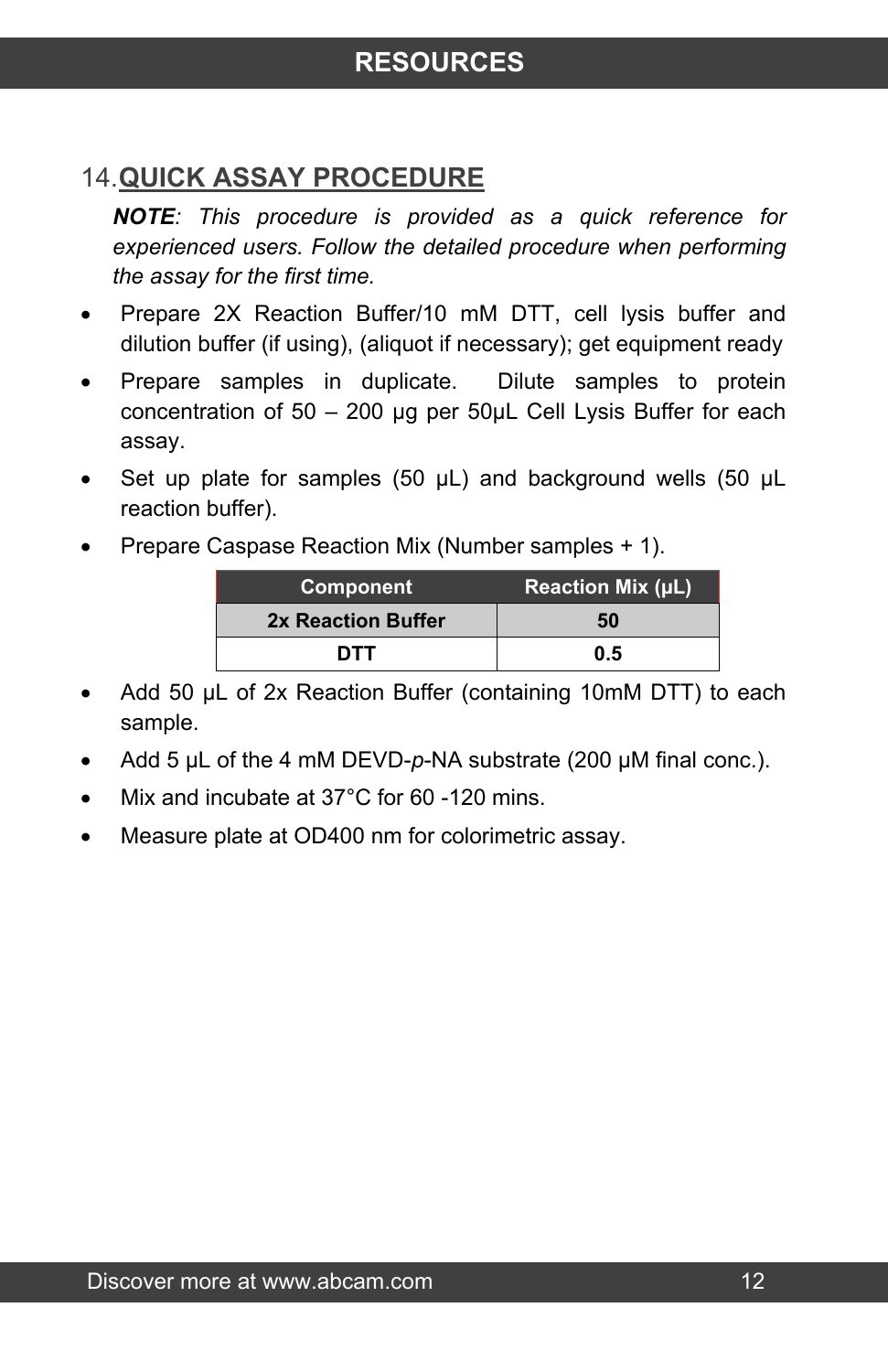## <span id="page-13-0"></span>15.**FACTORS TO CONSIDER FOR CASPASE ACTIVITY ASSAYS**

Three major factors need to be taken into account when using caspase activity assays:

1. The substrate in a particular assay is not necessarily specific to a particular caspase.

Cleavage specificities overlap so reliance on a single substrate/assay is not recommended. Other assays, such as Western blot, use of fluorescent substrates e.g. FRET assays should be used in combination with caspase activity assays.

- 2. The expression and abundance of each caspase in a particular cell type and cell line will vary.
- 3. As the activation and cleavage of caspases in the cascade will change over time, you should consider when particular caspase will be at its peak concentration e.g. after 3 hours, after 20 hours etc.

The table below show the known cross-reactivities with other caspases.

Classification of caspases based on synthetic substrate preference, does not reflect the real caspase substrate preference *in vivo* and may provide inaccurate information for discriminating amongst caspase activities. Thus, caution is advised in applying the intrinsic tetrapeptide preferences to predict the targets of individual caspases.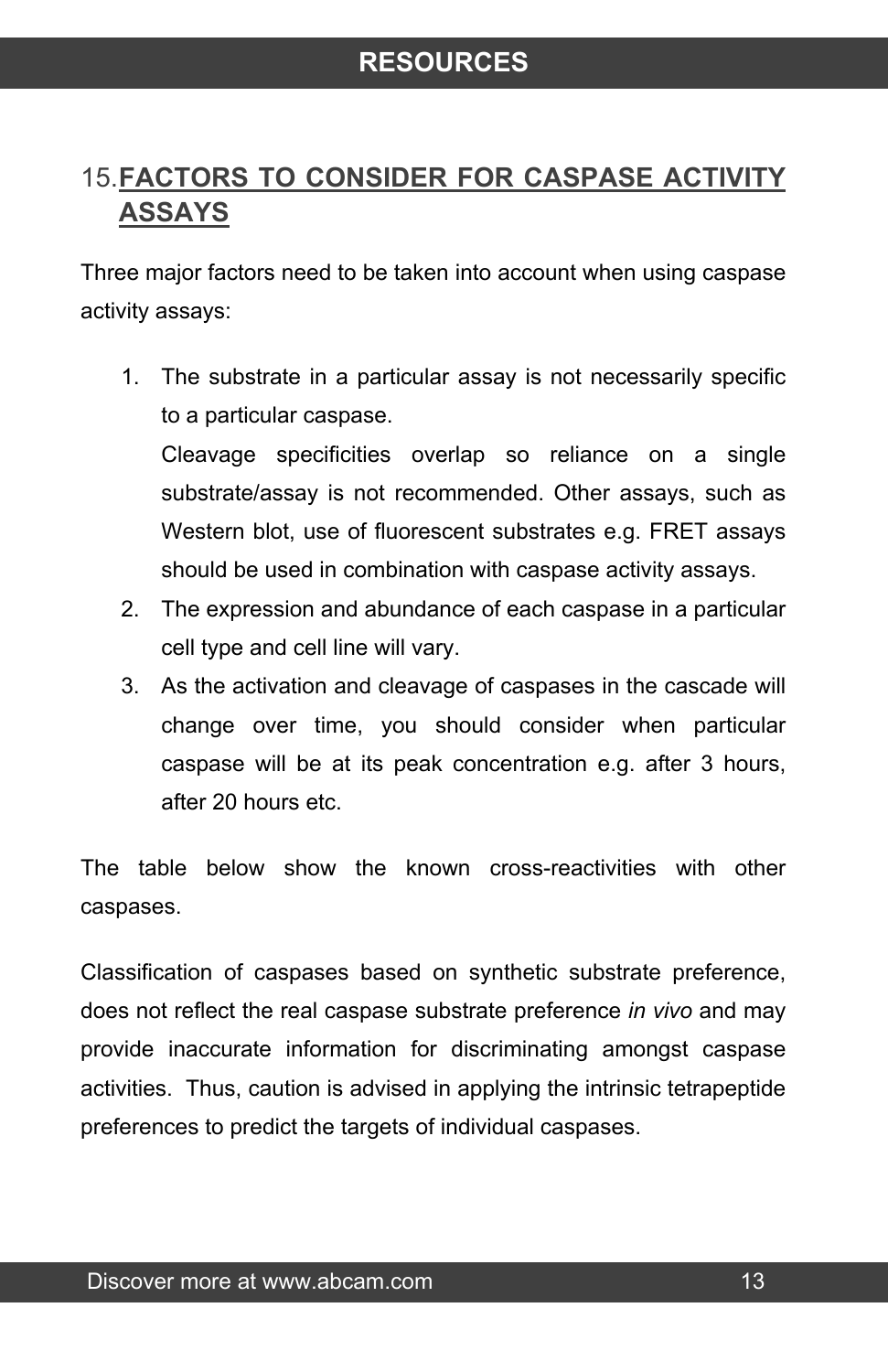Apoptotic Executer Caspases

| Caspase             | Cleavage<br>motif | Inhibitor<br>motif                      | Cross-reactivity with other<br>caspase: |              |   |   |   |   |                |   |   |    |
|---------------------|-------------------|-----------------------------------------|-----------------------------------------|--------------|---|---|---|---|----------------|---|---|----|
|                     |                   |                                         | 1                                       | $\mathbf{2}$ | 3 | 4 | 5 | 6 | $\overline{7}$ | 8 | 9 | 10 |
| Caspase-<br>3       | <b>DEVD</b>       | DEVD,<br>LEHD*,<br>IETD,<br><b>LETD</b> |                                         | Y            |   |   |   |   | Y              |   |   |    |
| <b>Caspase</b><br>6 | <b>VEID</b>       | DEVD,<br>LEHD*,<br>IETD,<br>LETD        |                                         |              | Y |   |   |   |                |   |   |    |
| Caspase<br>7        | <b>DEVD</b>       | DEVD,<br>LEHD*,<br>IETD,<br>LETD        | Y                                       |              | Y |   |   |   |                |   |   |    |

*\* inhibits at high concentration*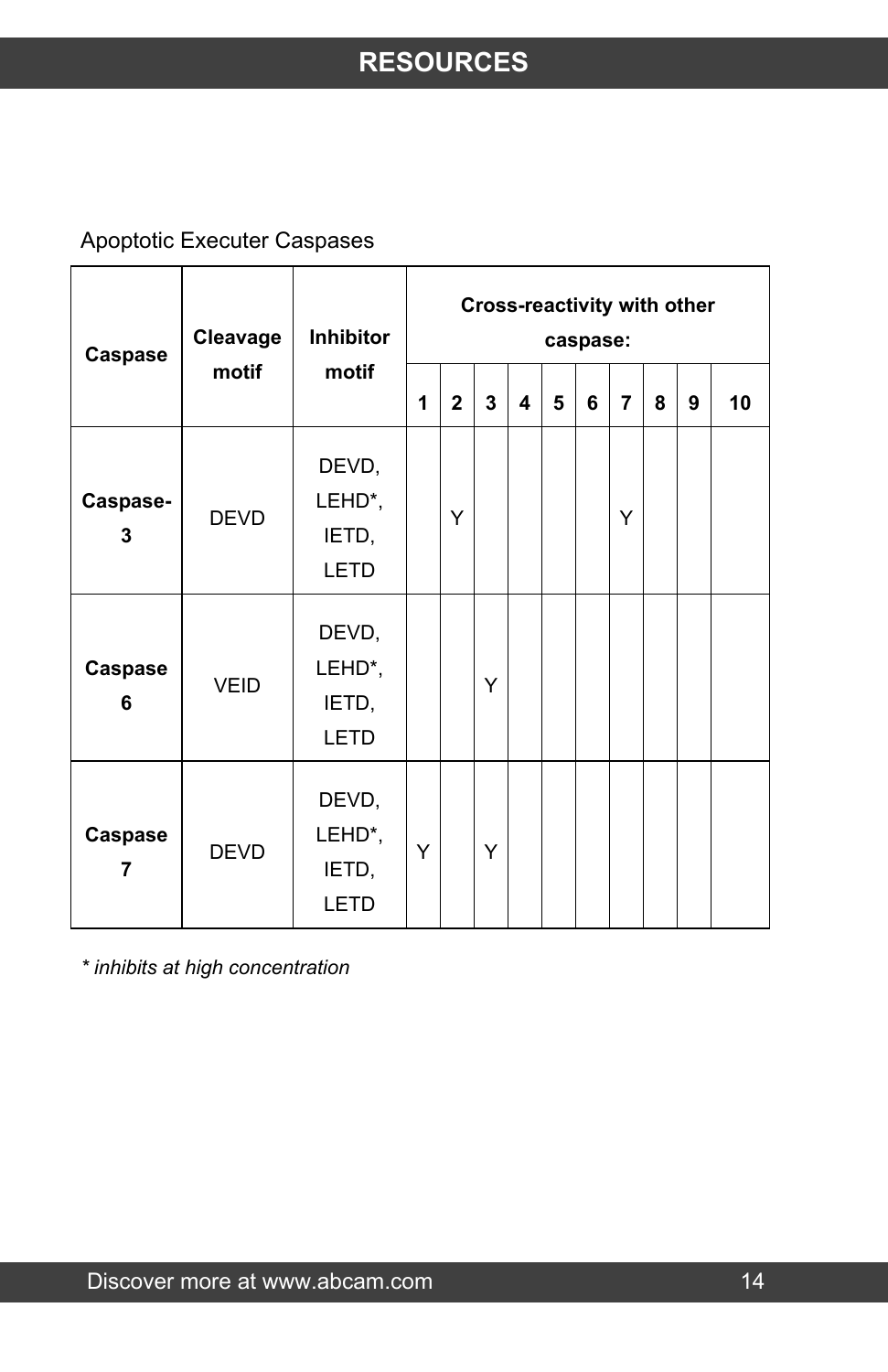## <span id="page-15-0"></span>16.**TROUBLESHOOTING**

| Problem                                 | Cause                                                      | <b>Solution</b>                                                                               |  |  |  |  |
|-----------------------------------------|------------------------------------------------------------|-----------------------------------------------------------------------------------------------|--|--|--|--|
|                                         | Use of ice-cold buffer                                     | Buffers must be at room<br>temperature                                                        |  |  |  |  |
| Assay not<br>working                    | Plate read at incorrect<br>wavelength                      | Check the wavelength and filter<br>settings of instrument                                     |  |  |  |  |
|                                         | Use of inappropriate<br>plate for reader                   | Colorimetry: Clear plates<br>Fluorescence: Black plates (clear<br>bottom)                     |  |  |  |  |
|                                         | Samples not<br>deproteinized (if<br>indicated on protocol) | Use PCA precipitation protocol for<br>deproteinization                                        |  |  |  |  |
|                                         | Cells/tissue samples<br>not homogenized<br>completely      | Use Dounce homogenizer<br>(increase number of strokes);<br>observe for lysis under microscope |  |  |  |  |
| Sample<br>with erratic<br>readings      | Samples used after<br>multiple free/ thaw<br>cycles        | Aliquot and freeze samples if<br>needed to use multiple times                                 |  |  |  |  |
|                                         | Use of old or<br>inappropriately stored<br>samples         | Use fresh samples or store at -<br>80°C (after snap freeze in liquid<br>nitrogen) till use    |  |  |  |  |
|                                         | Presence of<br>interfering substance<br>in the sample      | Check protocol for interfering<br>substances; deproteinize samples                            |  |  |  |  |
| Lower/                                  | Improperly thawed<br>components                            | Thaw all components completely<br>and mix gently before use                                   |  |  |  |  |
| Higher<br>readings in<br>samples<br>and | Allowing reagents to<br>sit for extended times<br>on ice   | Always thaw and prepare fresh<br>reaction mix before use                                      |  |  |  |  |
| Standards                               | Incorrect incubation<br>times or temperatures              | Verify correct incubation times and<br>temperatures in protocol                               |  |  |  |  |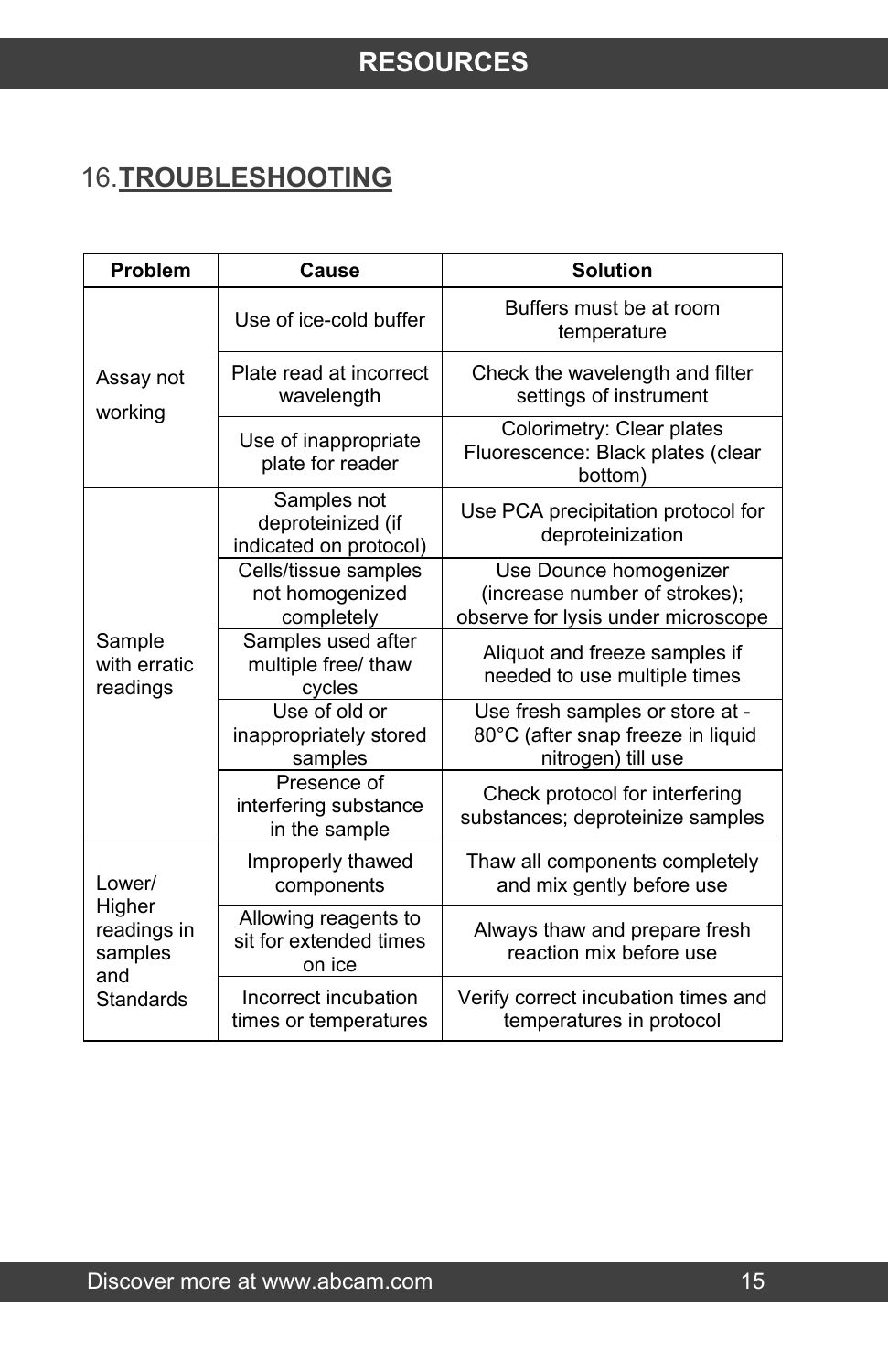## **RESOURCES**

| Problem                  | Cause                                               | <b>Solution</b>                                               |  |  |  |
|--------------------------|-----------------------------------------------------|---------------------------------------------------------------|--|--|--|
|                          | Measured at incorrect<br>wavelength                 | Check equipment and filter setting                            |  |  |  |
| Unanticipated<br>results | Samples contain<br>interfering<br>substances        | Troubleshoot if it interferes with<br>the kit                 |  |  |  |
|                          | Sample readings<br>above/ below the<br>linear range | Concentrate/ Dilute sample so as<br>to be in the linear range |  |  |  |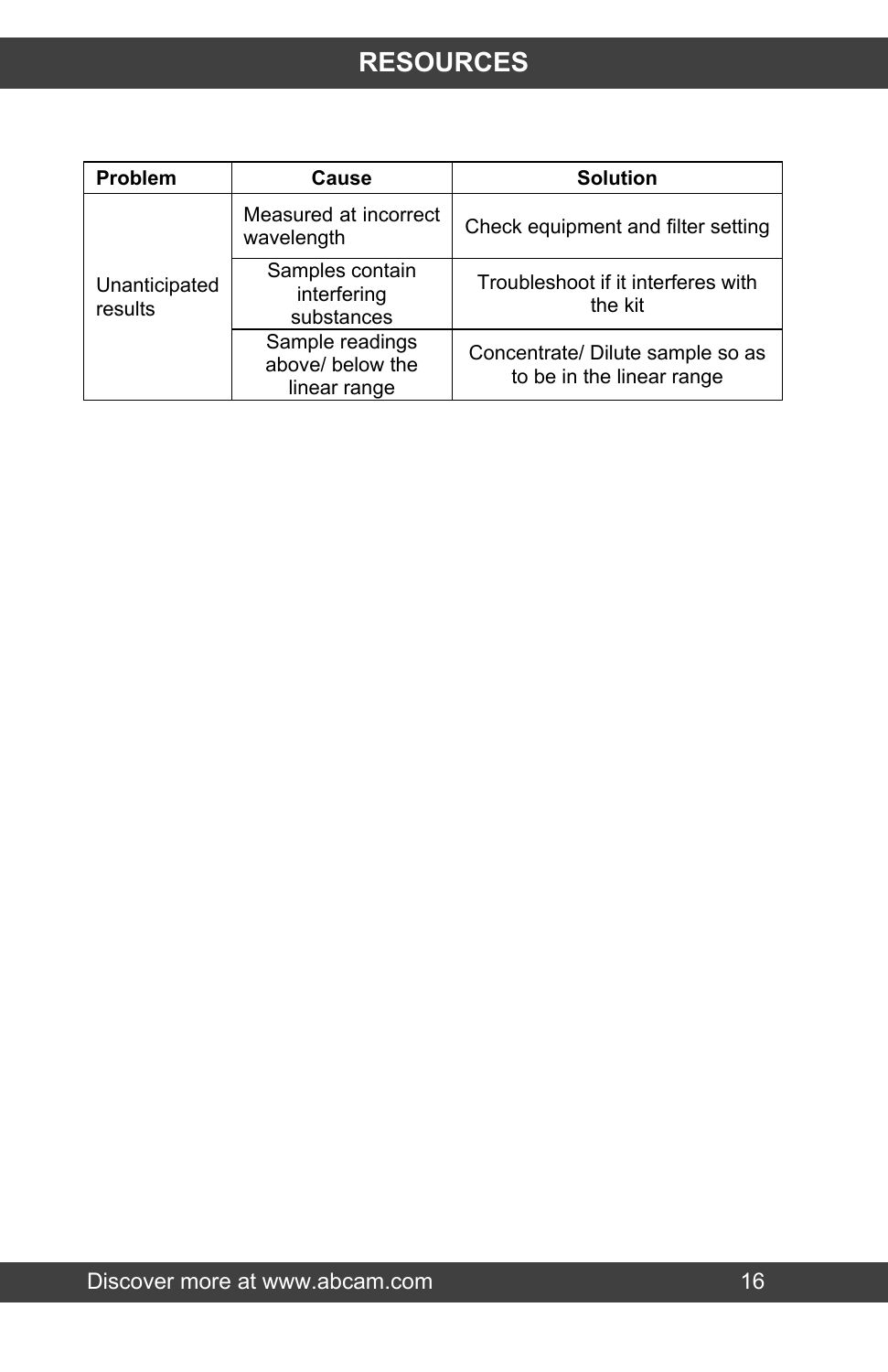## <span id="page-17-0"></span>17.**FAQs**

#### **I have some lysed samples from another experiment. Can I use these lysates with this assay or is it necessary to use the lysis buffer in the kit?**

As long as you are using a generic cell lysis buffer for sample prep, it should be compatible with this assay. However, please ensure that the lysates are fresh and have not undergone numerous freeze/thaws. Then dilute the lysates to 50-200 µg/50 µL using our lysis buffer and continue with step 11.2.

#### **What positive control can be used when using this kit?**

You can use an active Caspase-3 protein (Eg: ab52101) as the positive control to cleave the DEVD-pNA substrate provided in the kit or cells treated with an apoptosis inducer e.g. staurosporin.

#### **How do I calculate the exact Caspase -3 in my samples?**

This is a relative assay which will just show the fold increase of caspase-3 between your treated and untreated samples. To find the absolute levels of activated Caspase-3 in your sample, you will have to make a standard curve with active caspase-3 (Active Human Capase-3 Full Length (ab52314)).

#### **Can I use this kit with platelet rich plasma samples?**

This kit is optimized for use with cell and tissue lysates. It cannot be used exactly the same way with plasma. If you can precipitate out the platelets from the plasma, then you can use this kit with slight optimizations.

#### **Can this kit work with supernatant secreted from cell culture?**

This kit is for use with cell and tissue lysates, but theoretically you can assay for the protein concentration in the supernatant and proceed with the assay from step 11.2.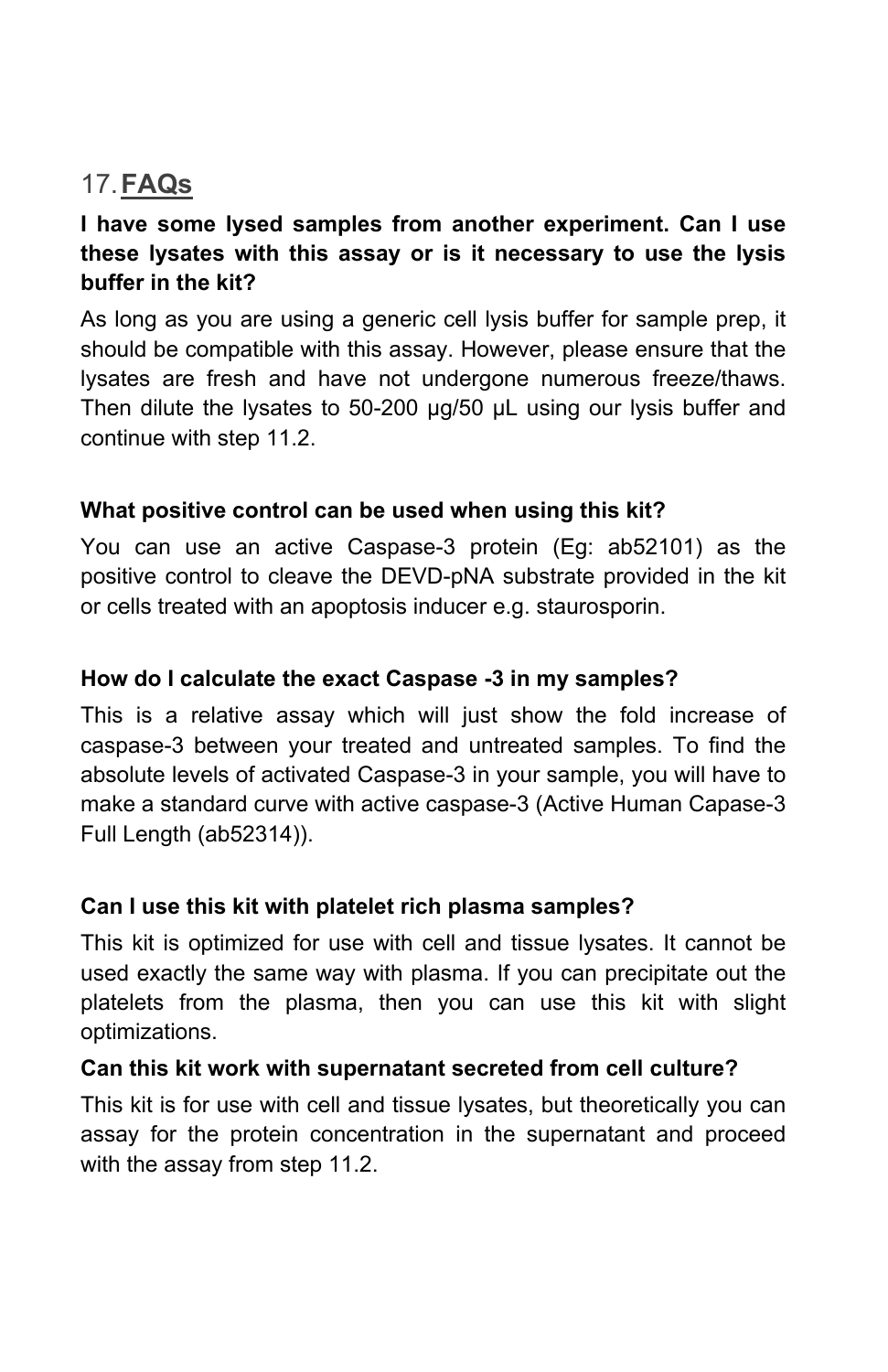## **RESOURCES**

#### **I do not see any signal difference between the untreated and treated samples.**

There can be multiple reasons for this. The DTT needs to be added to the reaction buffer right before the experiment. The caspase induction conditions need to be optimized for dosage and time points for ideal (detectable) apoptosis. If possible, ensure the apoptosis and caspase-3 induction by an alternate means as well. Ensure that the DEVD-*p*NA is protected from light before use.

#### **What step is the Dilution Buffer used for? Is it for diluting the samples for the protein quantification step?**

The dilution buffer is to dilute the final samples before reading their absorbance, in case of the undiluted readings being above the detection range of the instrument.

#### **How can I control auto-activation during the lysis and assay procedure?**

The cell lysis buffer will eventually lyse everything. However, only activated form can cleave the substrate. Auto-activation can be accounted for by using non-treated samples as a control